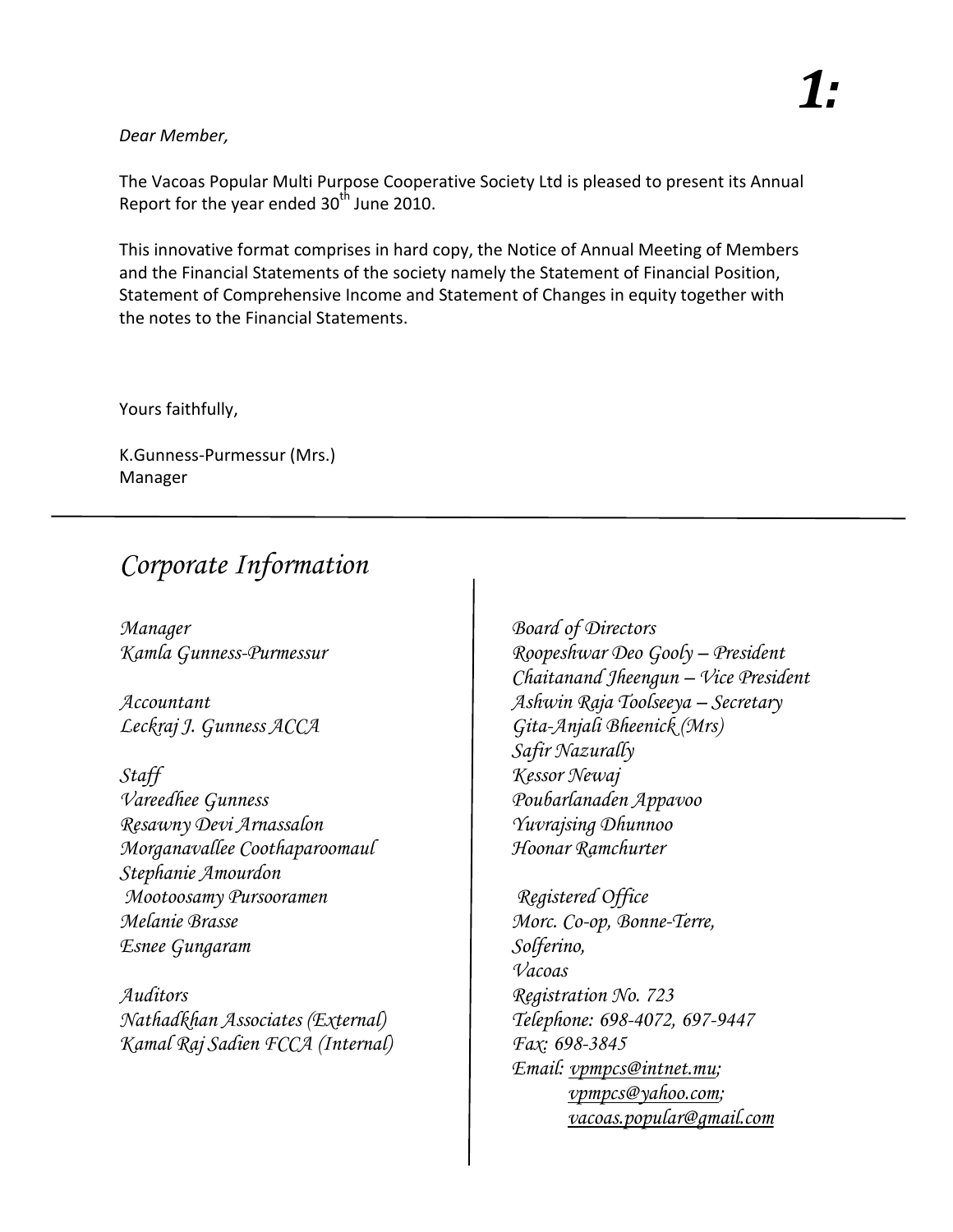## *REVIEW ON SOCIETY*'*S ACTIVITIES*

## **Principal Activities**

The principal activities of the Society are:-

- (1) Promotion of Thrift and Savings
- (2) Granting of Loans to members for provident and productive purposes
- (3) To purchase, lease, or otherwise, acquire land, manage, develop and sell, transfer or otherwise dispose of such land, and do all other things as are incidental thereto and connected therewith, for the promotion of the welfare and benefit of members.

During the year those activities have remained unchanged.

### **Results**

For the financial year under review, the Society's profit after taxation amounted to Rs. 2,329,340.- compared to a loss of Rs. 659,652.- during the last financial year.

This result is mainly due to an increase in Interest Income coupled by the rescaling of interest rates on deposits in line with the global downward movement in interest rate.

It is worth noting that members are enjoying a high rate of return on their investments compared to other financial institutions.

Members will appreciate that the interest rate of both Ordinary Savings and Life Savings are higher than the normal savings rate of other financial institutions. Members have reaped an interest of 5.5% on their Ordinary Savings Accounts and 5% on their Life Savings Accounts during the year ending 30 June 2010.

With the positive recovery in the Society's profits appropriate provisions were made to the different funds namely, the Life Savings & Loan Protection Fund.

## **Key figures as at 30 June 2010**

**Membership** No. of new members enlisted during the year: 223

## **Loan Portfolio**

No. of Loans issued during the year: 627 Amount of Loans issued: Rs. 259,549,983.- Increase in Loan Portfolio of 3%

## **Deposit Portfolio**

Increase in Deposit Portfolio of 3.5%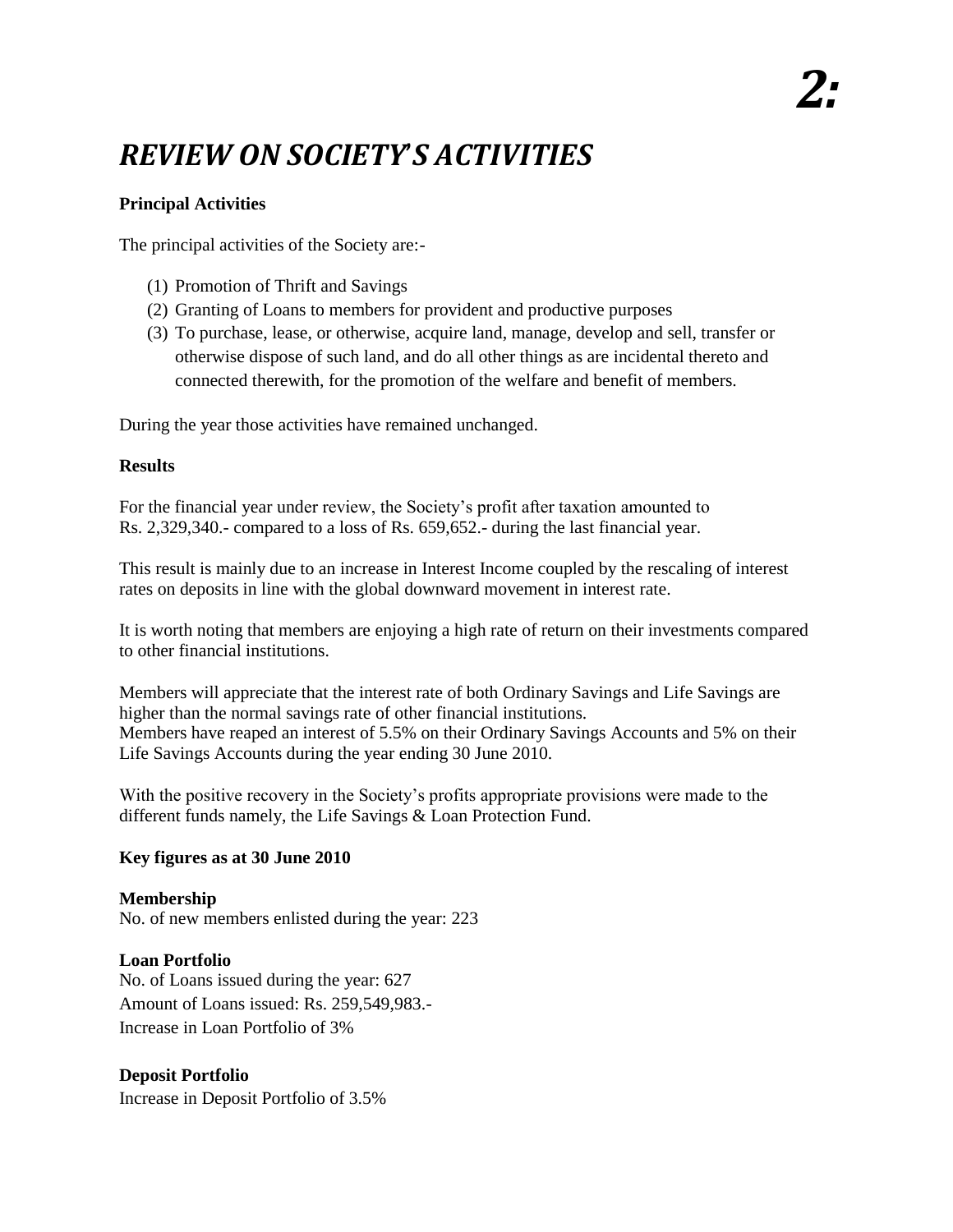## **Solidarity Plan**

Members as at 30 June 2010: 1744 Members joined during the year: 141 Rs. 169,359 were paid to heirs of two members from Solidarity Plan

*Exam Fees Loan* Loan to the amount of Rs. 130,597.- was disbursed to 12 members to pay exam or university fees.

## **Life Savings and Loan Protection Fund**

Life Savings and Loan Protection Fund has disbursed Rs. 1,150,450.- to heirs of 5 members

*Replenishment of Fund* A provision of Rs. 4,786,879.- has been to made to the fund during the year

## **Morcellement Project.**

| <b>Location</b>         | <b>Number of Plots Sold</b> |
|-------------------------|-----------------------------|
| Camp Ithier (Bramsthan) |                             |
| Melrose                 |                             |
| <b>Total Sold</b>       |                             |

#### **Social Activities**

During the year 2010 the following social activities were organised:

- 1. Celebration of Independence Day
- 2. Trip on Catamaran
- 3. Salon Culinaire
- 4. Visit to Crocodile Park and "Bataille Navale"
- 5. Annual Children's Day.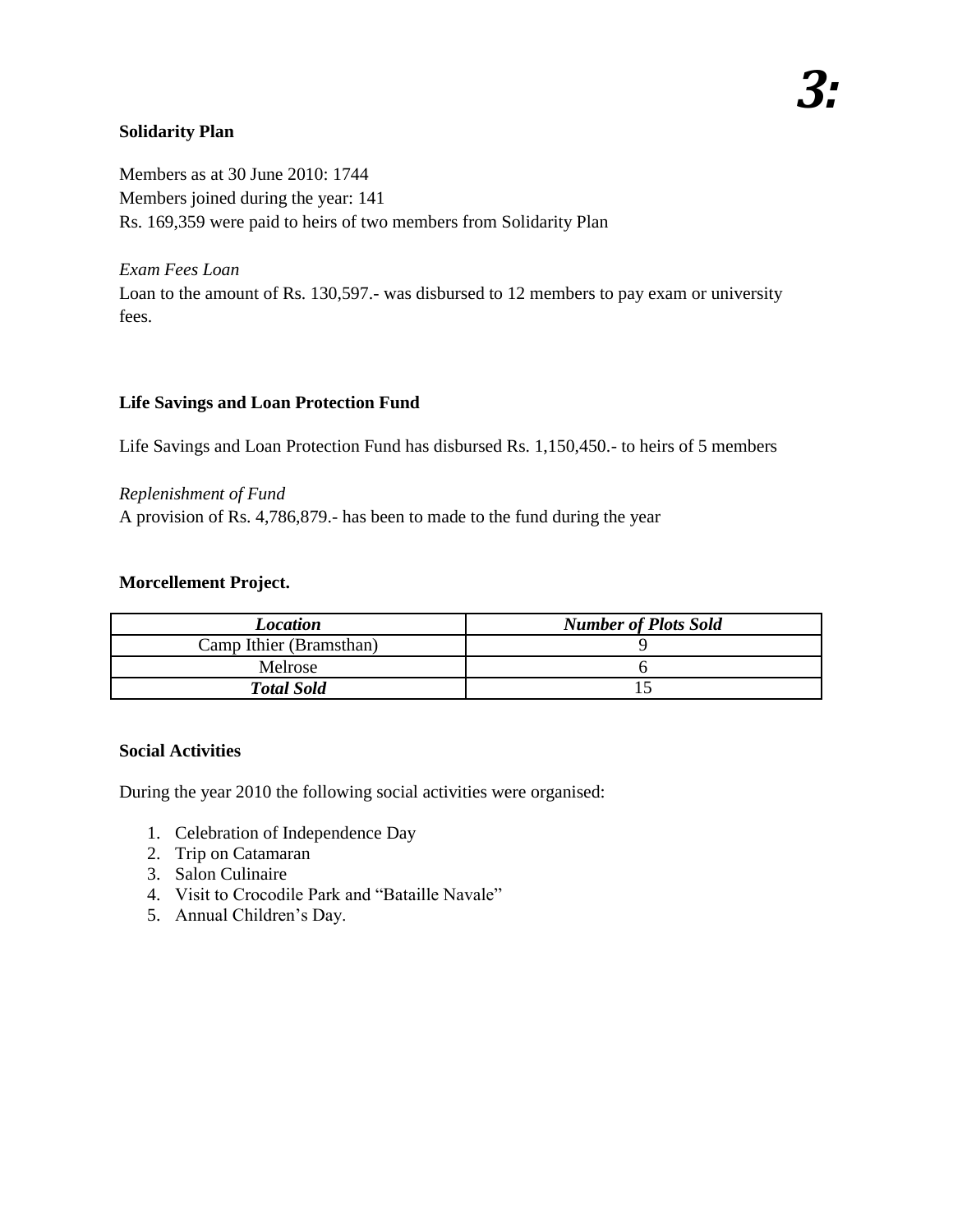#### **Auditors**' **report to the members of Vacoas Popular Multi Purpose Co-operative Society Ltd**

We have audited the financial statements set out on pages 3 to 10 which have been prepared under the historical cost convention and on the basis of the accounting policies set out on pages 6 to 7.

#### **Respective responsibilities of directors and auditors**

Management is responsible for the preparation and fair presentation of these financial statements in accordance with Generally Accepted Accounting Principles. This responsibility includes: designing, implementing and maintaining internal control relevant to the preparation and fair presentation of financial statements that are free from material misstatement, whether due to fraud or errors; selecting and applying appropriate accounting policies; and making accounting estimates that are reasonable in the circumstances.

Our responsibility is to express an opinion on these financial statements based on our audit. We conducted our audit in accordance with International Standards on Auditing. Those standards require that we comply with ethical requirements and plan and perform the audit to obtain reasonable assurance whether the financial statements are free from material misstatement.

An audit involves performing procedures to obtain audit evidence about the amounts and disclosures in the financial statements. The procedures selected depend on the auditor's judgment including the assessment of the risks of material misstatement of the financial statements, whether due to fraud or error. In making those risk assessment, the auditor considers internal control relevant to the entity's preparation and fair presentation of the financial statements in order to design audit procedures that are appropriate in the circumstances, but not for the purpose of expressing an opinion on the effectiveness of the entity's internal control. An audit also includes evaluating the appropriateness of accounting policies used and the reasonableness of accounting estimates made by management, as well as evaluating the overall presentation of the financial statements.

We believe that the audit evidence we have obtained is sufficient and appropriate to provide a basis for our audit.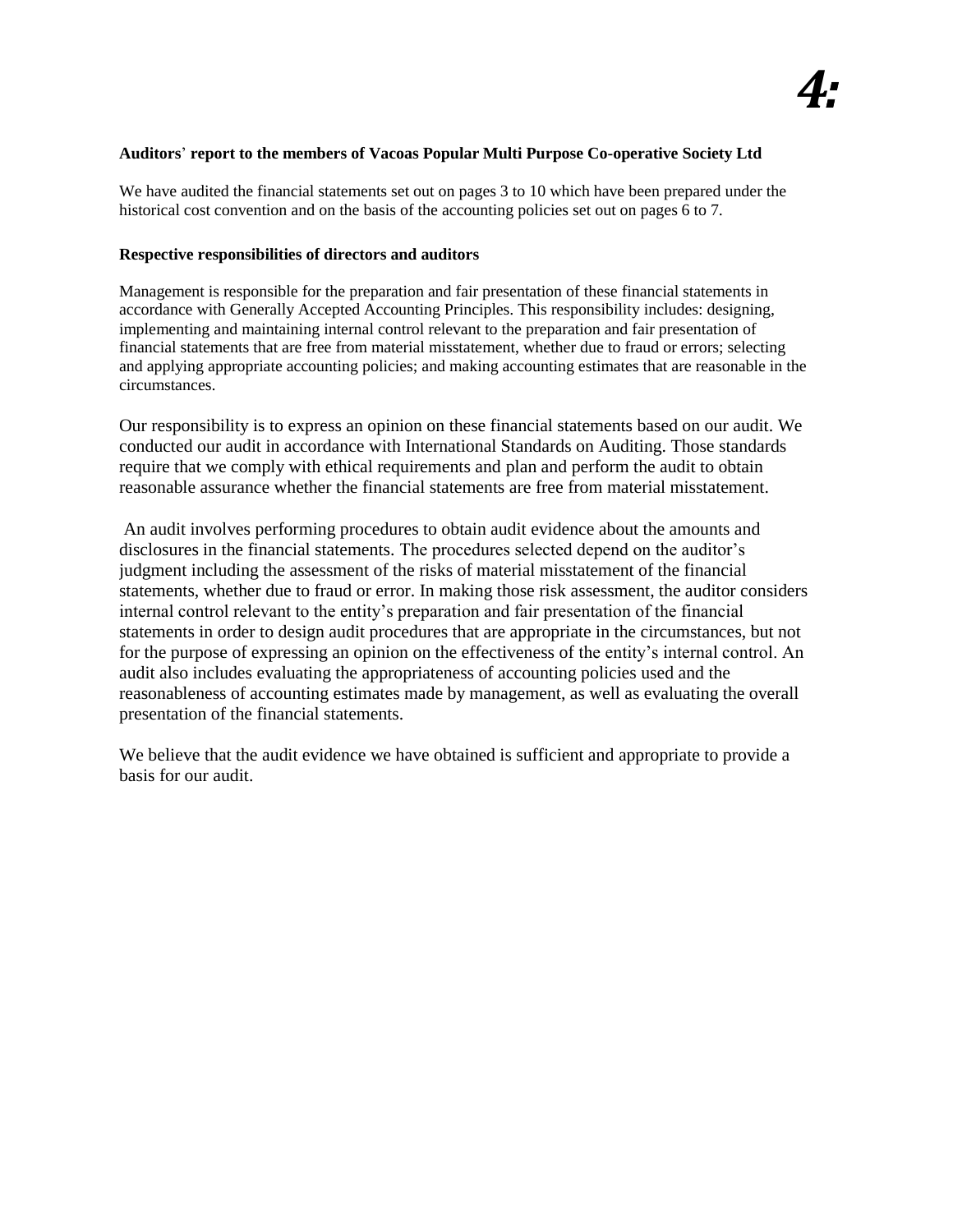## *5:*

#### **Auditors**' **report to the members of Vacoas Popular Multi Purpose Co-operative Society Ltd (cont)**

#### **Opinion**

We have obtained all the information and explanations that we have required.

In our opinion:

- **.** proper accounting records have been kept by the Society as far as appears from our examination of those records
- **the financial statements give a true and fair view of the state of affairs of the Society as at 30** June 2010, and of its results for the year ended, comply with the Co-operatives Act 2005, and have been prepared in accordance with Generally Accepted Accounting Principles.

**Nathadkhan Associates (sd.) M I Nathadkhan (sd.)** *Public Accountants FCCA LLB LLM*

Date:  $27<sup>th</sup>$  December 2010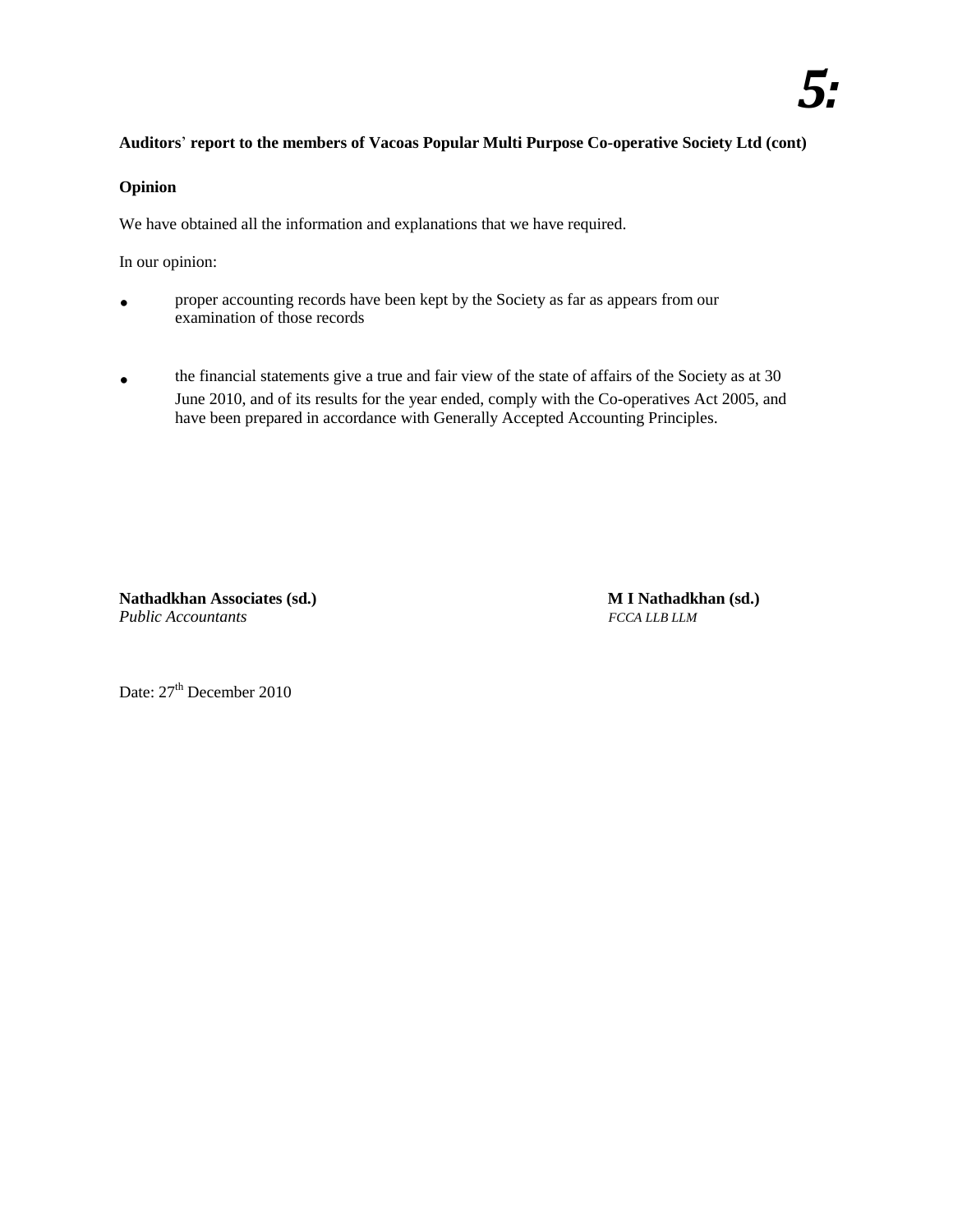#### **Statement of comprehensive income**

*for the year ended 30 June 2010*

|                            | <b>Notes</b> | 2010<br><b>Rs</b>    | 2009<br><b>Rs</b>                     |
|----------------------------|--------------|----------------------|---------------------------------------|
| <b>Interest income</b>     |              |                      |                                       |
| Interest on loan           |              | 71,633,121           | 70,692,981                            |
| <b>Bank</b> interest       |              | 2,289,038            | 3,740,526                             |
|                            |              | --------------       | ------------<br>73,922,159 74,433,507 |
| <b>Interest expense</b>    |              |                      |                                       |
| Interest on deposits       |              | (60, 290, 346)       | (73,986,423)                          |
| <b>Bank</b> charges        |              | (23, 416)            | (35,379)                              |
|                            |              | (60, 313, 762)       | (74, 021, 802)                        |
| <b>Net Interest Income</b> |              | 13,608,397           | 411,705                               |
| Other Operating Income     | 3            |                      | 4,395,037 5,917,915                   |
|                            |              | .<br>--------------- | -------------<br>18,003,434 6,329,620 |
| <b>Operating Expenses</b>  | 4            | (14,264,166)         | (6,989,272)                           |
| Surplus for the year       |              | 3,739,268            | (659, 652)                            |
|                            |              | <br>3,739,268        | ------------<br>(659, 652)            |
| <b>Taxation</b>            | 9            | (1,409,928)          |                                       |
| Net Surplus for the year   |              | 2,329,340            | --------------<br>(659, 652)          |
|                            |              | =========            |                                       |

The notes on pages 17 to 21 form part of the financial statements.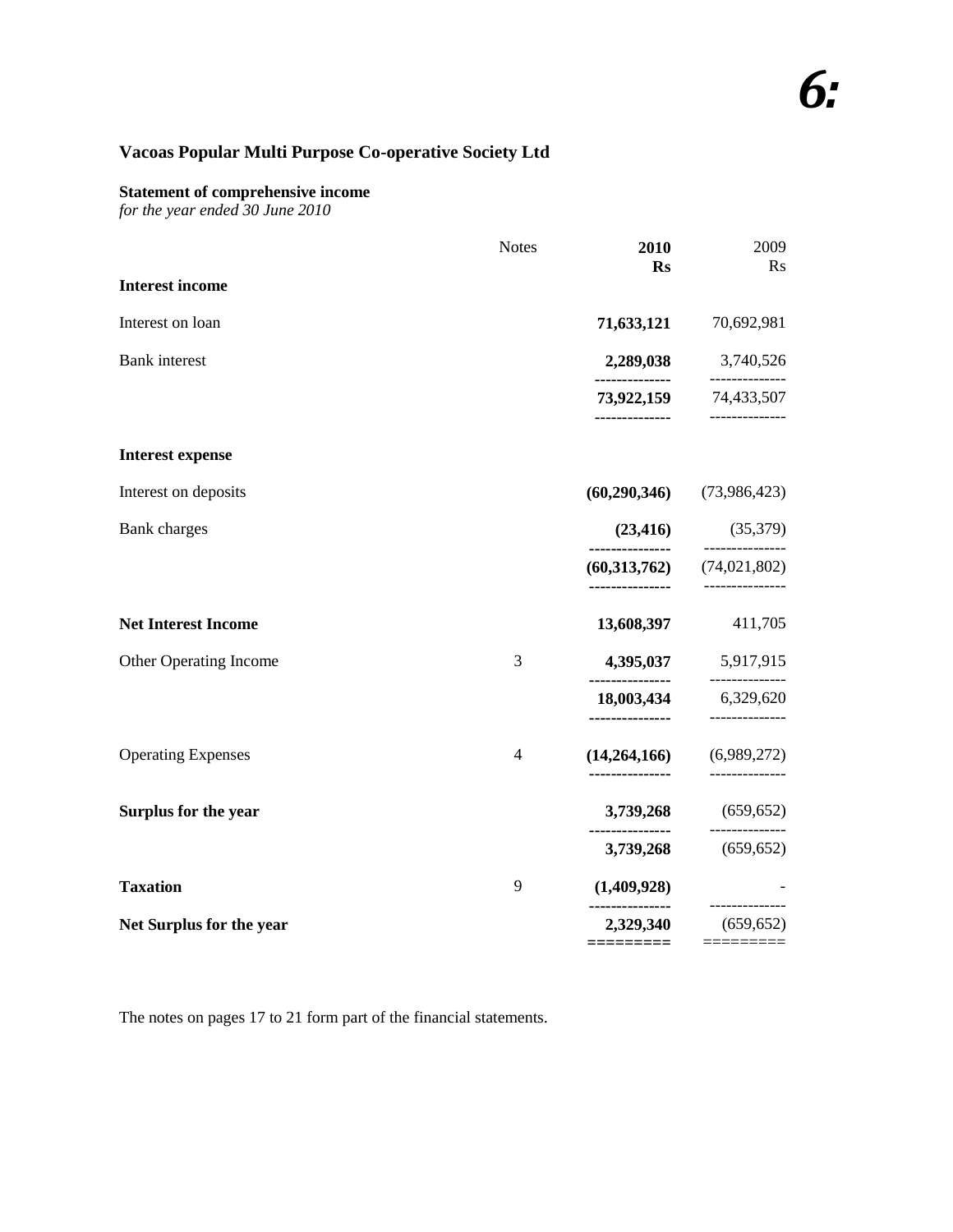## **Statement of financial position**

|  | at 30 June 2010 |
|--|-----------------|
|  |                 |

|                                     | <b>Notes</b>  | 2010                   | 2009            |
|-------------------------------------|---------------|------------------------|-----------------|
|                                     |               | $\mathbf{R}\mathbf{s}$ | $\rm Rs$        |
| <b>ASSETS</b>                       |               |                        |                 |
| <b>Non-current assets</b>           |               |                        |                 |
| Property, plant and equipment       | $\mathfrak s$ | 29,672,530             | 30,933,454      |
| Investment property                 | $\tau$        | 3,135,350              | 3,135,350       |
| Intangibles                         | 6             | 539,743                | 719,657         |
|                                     |               | 33, 347, 623           | 34,788,461      |
|                                     |               |                        |                 |
| <b>Current assets</b>               |               |                        |                 |
| Inventories                         | 8             | 59,617,397             | 64,643,966      |
| Loans to members                    |               | 651,797,986            | 630,736,869     |
| Accounts receivable                 |               | 10,685,158             | 10,735,000      |
| Cash and cash equivalents           |               | 67,228,978             | 47,015,489      |
| Taxation                            | 9             | -----------            | 571,133         |
|                                     |               | 789,329,519            | 753,702,457     |
|                                     |               |                        |                 |
| <b>Total assets</b>                 |               | 822, 677, 142          | 788,490,918     |
| <b>EQUITY AND LIABILITIES</b>       |               | ----------             | <u> :======</u> |
| <b>Capital and reserves</b>         |               |                        |                 |
| Members' share capital              |               | 3,983,480              | 3,763,627       |
| Statutory reserve                   |               | 19,769,477             | 19,769,477      |
| <b>Revaluation reserve</b>          |               | 13,562,809             | 13,901,560      |
| General reserve                     |               | 268,528                | 268,528         |
| Revenue reserve                     |               | 2,685,941              | 356,601         |
| Shares & loan guarantee fund        |               | 27,785,095             | 22,998,216      |
|                                     |               |                        |                 |
|                                     |               | 68,055,330             | 61,058,009      |
| <b>Non-current liabilities</b>      |               |                        |                 |
| Members' deposit                    |               | 733,177,822            | 707,451,143     |
| Retirement scheme                   |               | 774,219                | 777,435         |
| Solidarity plan                     |               | 1,651,534              | 1,535,385       |
|                                     |               |                        |                 |
|                                     |               | 735,603,575            | 709,763,963     |
| <b>Current liabilities</b>          |               |                        |                 |
| Deposit on land                     |               | 1,070,500              | 561,500         |
| Accounts payable                    |               | 17,372,802             | 16,281,844      |
| Taxation                            | 9             | 574,935                |                 |
| Bank overdraft                      |               |                        | 825,602         |
|                                     |               | ---------------        |                 |
|                                     |               | 19,018,237             | 17,668,946      |
| <b>Total equity and liabilities</b> |               | 822,677,142            | 788,490,918     |
|                                     |               |                        |                 |

Approved by the Board on  $25<sup>th</sup>$  December 2010

| R.D.Gooly (sd.)  | A.R.Toolseeya (sd.) | <b>H.Ramchurter (sd.)</b> |
|------------------|---------------------|---------------------------|
| <b>President</b> | <b>Secretary</b>    | <b>Committee Member</b>   |

The notes on pages 8 to 13 form part of the financial statements.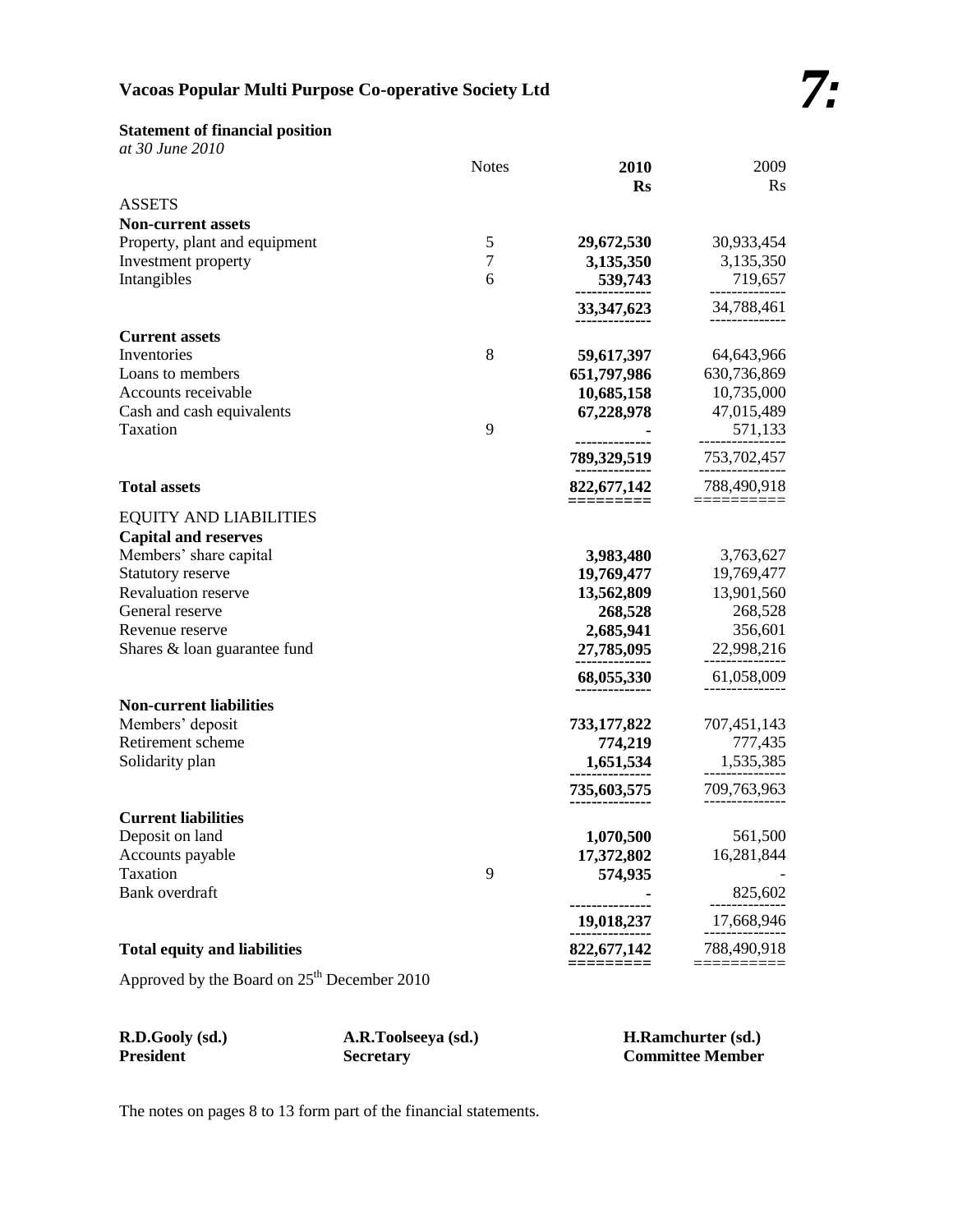#### **Statement of changes in equity**

*for the year ended 30 June 2010*

|                                                         | <b>Shares</b>                             | Statutory<br>reserve | General<br>reserve | Life Savings<br>and loan<br>guarantee<br>fund | Revaluation<br>reserve | Revenue<br>reserve                    | Total                                     |
|---------------------------------------------------------|-------------------------------------------|----------------------|--------------------|-----------------------------------------------|------------------------|---------------------------------------|-------------------------------------------|
|                                                         | $\mathbf{R}$ s                            | $\mathbf{R}$ s       | $\rm Rs$           | Rs                                            | <b>Rs</b>              | $\mathbf{R}$ s                        | Rs                                        |
| At 30 June 2008<br>Dividends and<br>other payments      | 233,678,280<br>7,299                      | 18,766,864           | 268,528            | 25, 195, 335<br>(2,197,119)                   | 14,917,813             | 10,026,130<br>(9023, 516)             | 302,852,950<br>(11,213,336)               |
| Additions<br>Withdrawals<br>Transfer to Life<br>savings | 480,162<br>(7,997,416)<br>(222, 404, 698) |                      |                    |                                               |                        |                                       | 480,162<br>(7,997,416)<br>(222, 404, 698) |
| Transfer<br>Transfer<br>Loss for the year               |                                           | 1,002,613            |                    |                                               | (1,016,253)            | (1,002,613)<br>1016,253<br>(659, 653) | (659, 653)                                |
| At 30 June 2009                                         | 3,763,627                                 | 19,769,477           | 268,528            | 22,998,216                                    | 13,901,560             | 356,601                               | 61,058,009                                |
| <b>Additions</b><br>Withdrawals                         | 305,276<br>(85, 423)                      |                      |                    | 4,786,879                                     |                        |                                       | 5,092,155<br>(85, 423)                    |
| Transfer to income<br>statement                         |                                           |                      |                    |                                               | (338, 751)             |                                       | (338, 751)                                |
| Profit for the year                                     |                                           |                      |                    |                                               |                        | 2,329,340                             | 2,329,340                                 |
| At 30 June 2010                                         | 3,983,480                                 | 19,769,477           | 268,528            | 27,785,095                                    | 13,562,809             | 2,685,941                             | 68,055,330                                |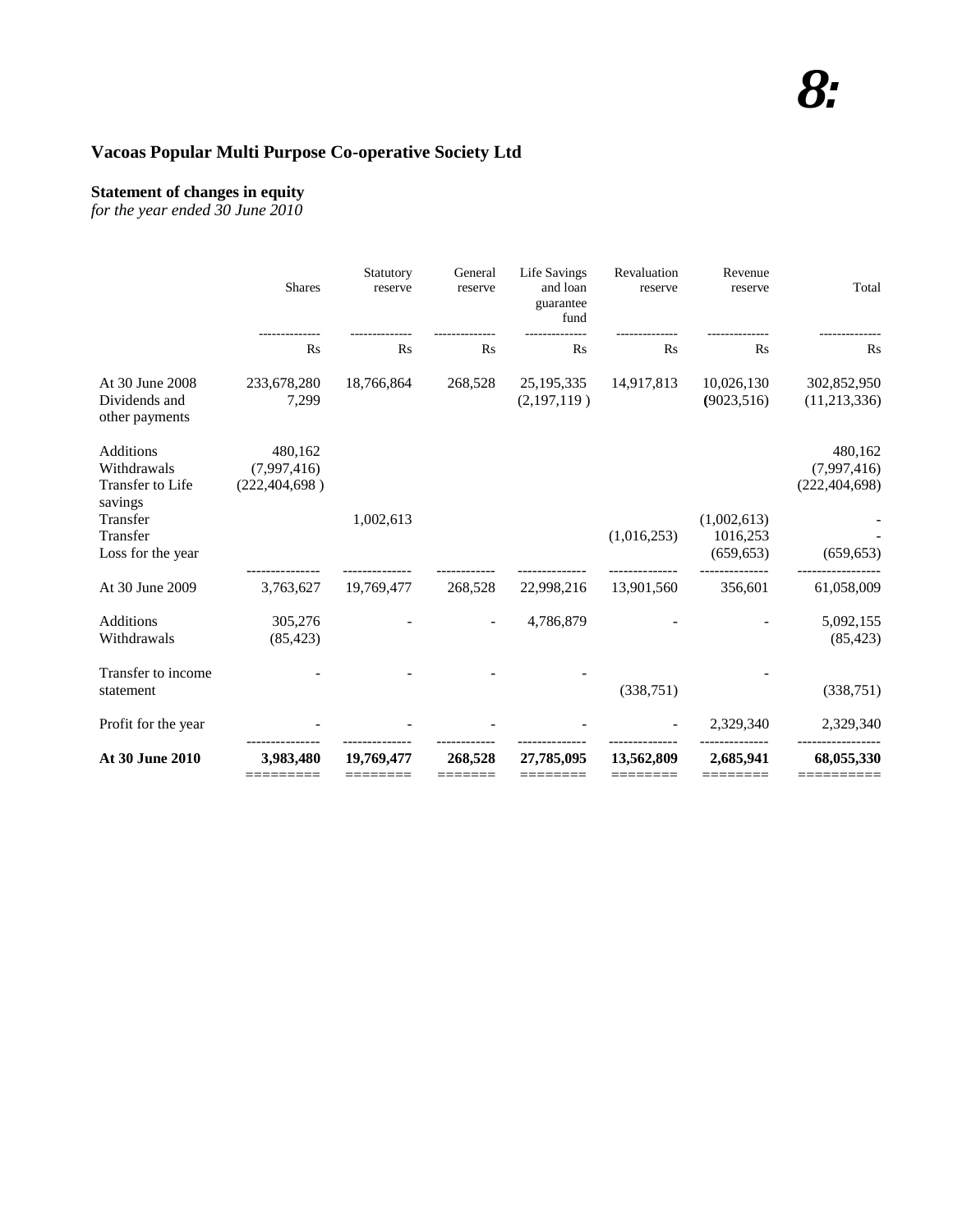## **Notes to and forming part of the financial statements**

*for the year ended 30 June 2010*

#### 1. **General Information**

Vacoas Popular Multi Purpose Co-operative Society Ltd is a private limited Co-operative society registered under the Co-operative Act 1976, (now Co-operatives Act 2005), and has its registered office at Clairfonds Road No. 3, Vacoas. The registration number of the Society is 723.

The main objective of the Society is to promote savings, and advance low cost loans to its members.

#### 2 **Significant Accounting policies**

#### A) Basis of preparation

The financial statements have been prepared in accordance with Generally Accepted Accounting Principles and under the historical cost convention.

#### B) *Interest income and expense*

Interest income and expense are accounted for on an accruals basis.

#### C) *Deposits*

Deposits from members are recognized upon receipts of funds.

#### D) *Property, plant and equipment*

All property, plant and equipment are stated at historical cost less accumulated depreciation and any impairment loss in value. Depreciation is calculated on a straight line method to write off the cost of each asset to their residual value over their estimated useful life. The principal annual rates used are as follows:

| Building                     | 5 %     |
|------------------------------|---------|
| Furniture & fittings         | $-10\%$ |
| Computer and other equipment | $-40%$  |
| Motor vehicle                | $-25\%$ |

Gain or losses on disposal of property, plant and equipment are determined by reference to their carrying amount and are taken to income statement.

#### E) *Computer software*

Computer software costs recognized as assets are amortised over their estimated useful lives over five years.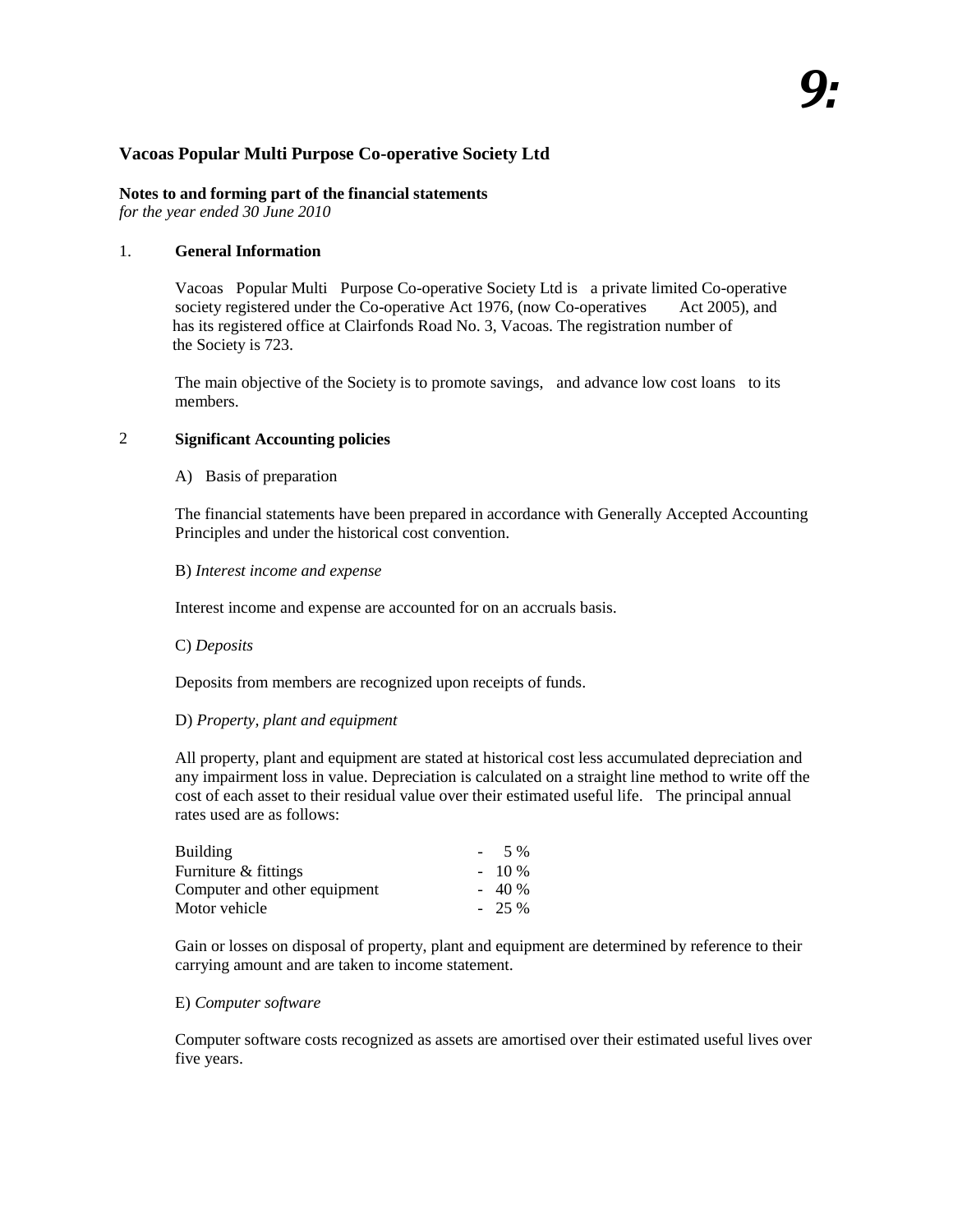# *10:*

#### **Vacoas Popular Multi Purpose Co-operative Society Ltd**

#### **Notes to and forming part of the financial statements** *for the year ended 30 June 2010*

#### 2. **Significant Accounting policies (cont)**

#### F) Impairment

At each balance sheet date, the society reviews the carrying amounts of its tangible and intangible assets to determine whether there is any indication that those assets have suffered an impairment loss. If any such indication exists, the recoverable amount of the asset is estimated in order to determine the extent of the impairment loss. Where it is not possible to estimate the recoverable amount of an individual asset, the company estimates the recoverable amount of the cash generating unit to which the asset belongs.

#### G) *Cash and cash equivalents*

Cash and cash equivalents comprise cash and bank balances.

#### H) *Provisions*

Provisions are recognized when the society has a present legal or constructive obligation as a result of past events which it is probable will result in an outflow of economic benefits that can be reasonably estimated.

#### 3. **Other operating income**

|    |                                                   | 2010              | 2009                    |
|----|---------------------------------------------------|-------------------|-------------------------|
|    |                                                   | <b>Rs</b>         | Rs                      |
|    | Rent                                              | 525,000           | 540,000                 |
|    | Profit on sale of land                            | 2,441,421         | 3,303,310               |
|    | Commissions                                       | 200,000           | 150,000                 |
|    | Others                                            | 1,228,616         | 1,924,605               |
|    |                                                   | 4,395,037         | 5,917,915               |
|    |                                                   |                   |                         |
| 4. | <b>Operating expenses</b>                         |                   | 2009                    |
|    |                                                   | 2010<br><b>Rs</b> | $\mathbf{R}$ s          |
|    | Administrative expenses                           | 1,785,377         | 2,101,953               |
|    | Staff costs                                       | 3,212,943         | 3,088,959               |
|    | Provision for credit losses                       | 1,500,000         |                         |
|    | Depreciation and amortisation                     | 1,102,087         | 1,290,155               |
|    | Professional fees                                 | 340,250           | 221,200                 |
|    | Building security and maintenance                 | 36,180            | 72,505                  |
|    | Advertising                                       | 350,000           | 214,500                 |
|    | Life savings & Loan protection fund               | 1,150,450         |                         |
|    | Provision for Life savings & Loan protection fund | 4,786,879         | . _ _ _ _ _ _ _ _ _ _ . |
|    |                                                   | 14,264,166        | 6,989,272               |
|    |                                                   | ========          | ========                |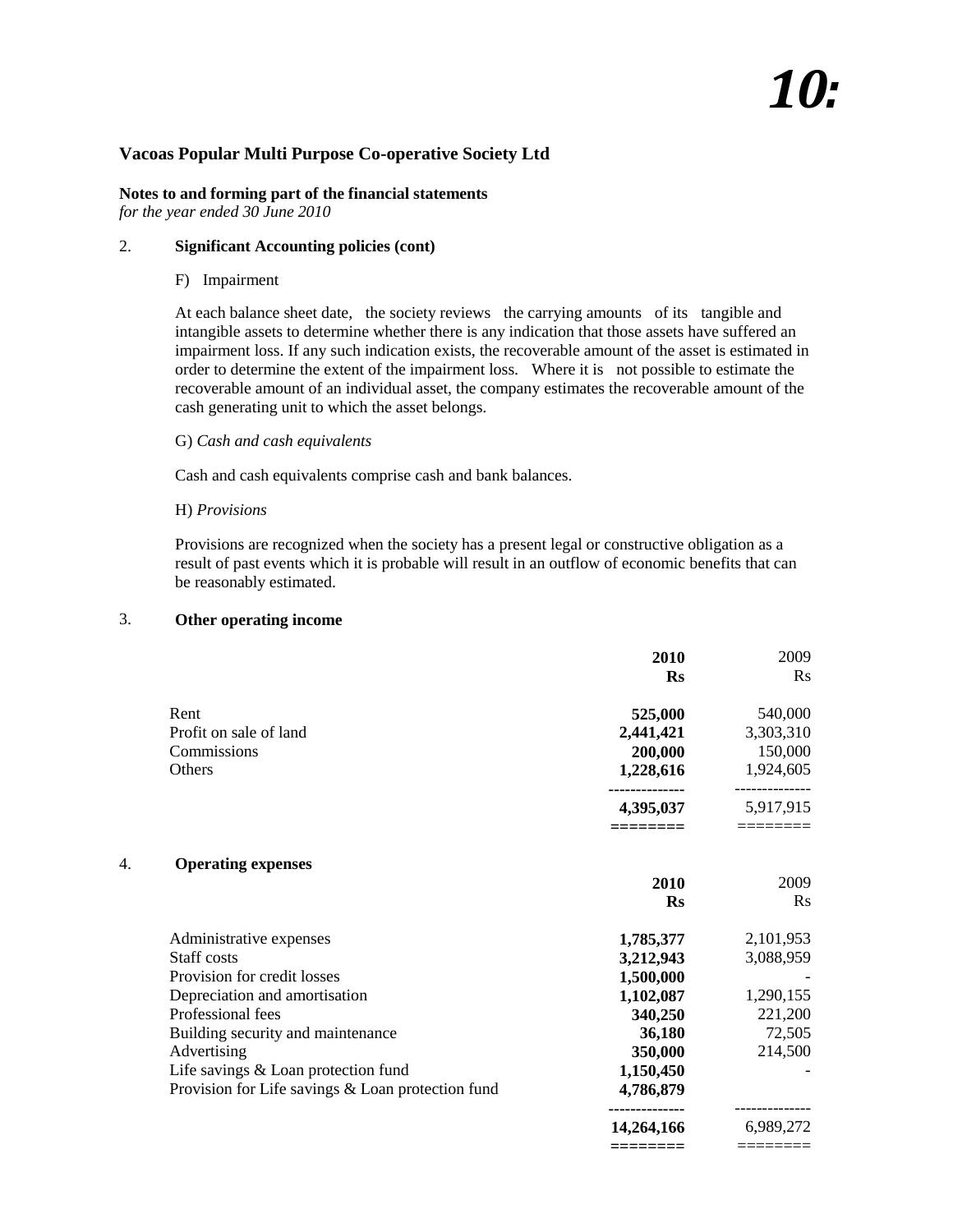# *11:*

## **Vacoas Popular Multi Purpose Co-operative Society Ltd**

## **Notes to and forming part of the financial statements**

*for the year ended 30 June 2010*

## 5. **Property, plant and equipment**

|                                          | Land                     | <b>Building</b>        | Furniture<br>& fittings | Computer<br>& office<br>Equipment vehicles | Motor   | Total                                |
|------------------------------------------|--------------------------|------------------------|-------------------------|--------------------------------------------|---------|--------------------------------------|
|                                          | $\mathbf{R}$ s           | $\rm Rs$               | $\rm Rs$                | -------------<br>$\mathbf{R}$ s            | Rs      | $\mathbf{R}$ s                       |
| Cost<br>At 1 July 2009 &<br>30 June 2010 | 16,000,000               | 16,000,000             | 1,013,923               | 801,985                                    | 731,293 | 34,547,201                           |
| Depreciation<br>At 1 July 2009           | $\overline{\phantom{a}}$ | 2,400,000              | 219,022                 | 674,785                                    | 319,940 | 3,613,747                            |
| Charge for the<br>year                   |                          | 800,000                | 150,901                 | 127,200                                    | 182,823 | 1,260,924                            |
| At 30 June 2010                          | $\sim 100$ km s $^{-1}$  | 3,200,000              | 369,923                 | 801,985 502,763                            |         | . _ _ _ _ _ _ _ _ _ _ _<br>4,874,671 |
| Net book value<br>At 30 June 2010        | 16,000,000               | 12,800,000<br>======== | 644,000                 |                                            | 228,530 | 29,672,530<br>========               |
| At 30 June 2009                          | 16,000,000<br>========   | 13,600,000<br>======== | 794,901<br>======       | 127,200<br>=======                         | 411,353 | 30,933,454<br>========               |

Note: The land and buildings were revalued in August 2006 by Mr Ng Tong Ng Wah, Land Surveyor, as follows.

- 1. A building situate at Vacoas at Rs 16,000,000.
- 2. A portion of land situate at Vacoas at Rs 7,500,000
- 3. A portion of bare land situate at Vacoas at Rs 8,500,000.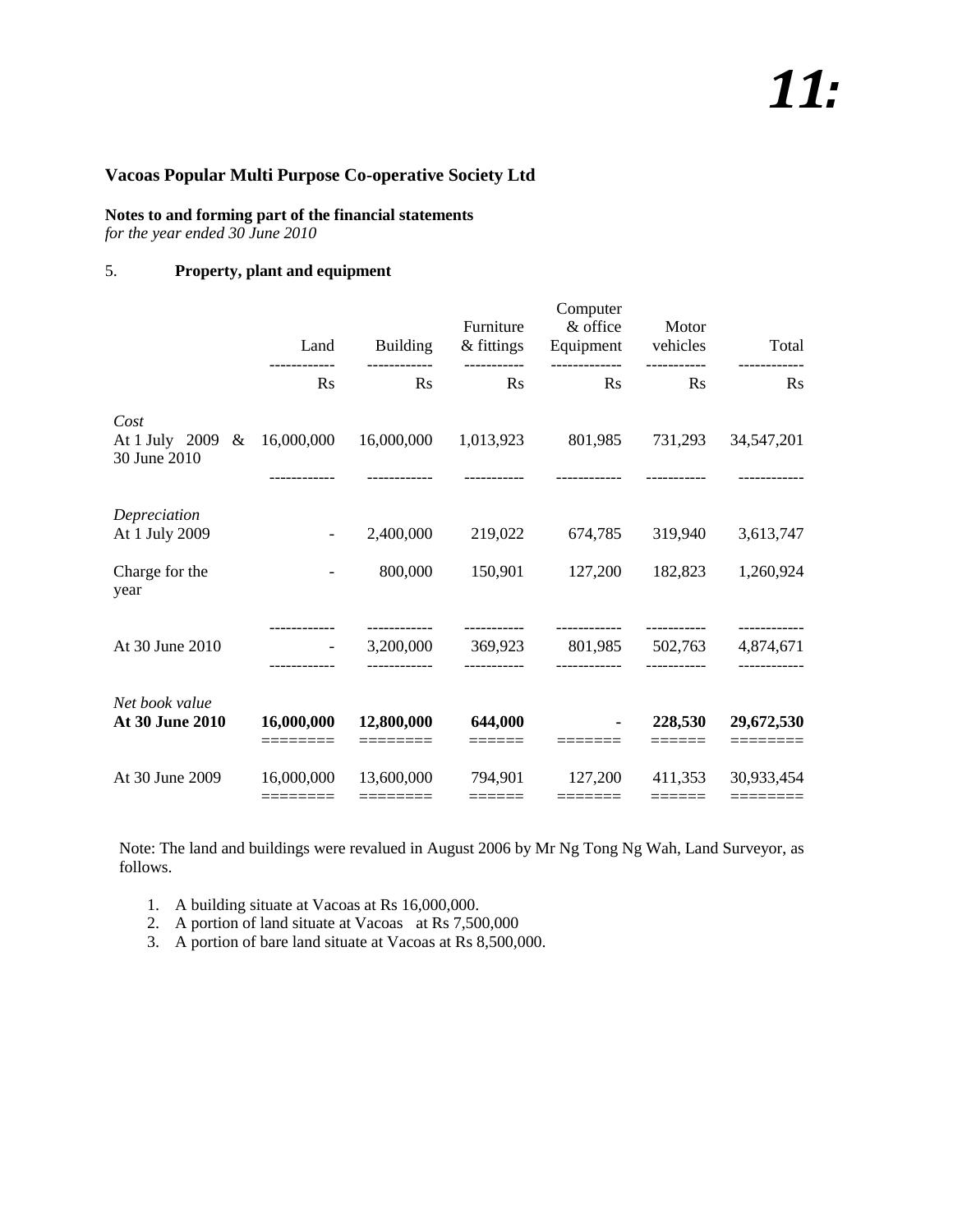#### **Notes to and forming part of the financial statements**

*for the year ended 30 June 2010*

6. **Intangibles**

**Software** 

|                                          | $\rm Rs$               |
|------------------------------------------|------------------------|
| Cost<br>At 1 July 2009 & 30 June 2010    | 899,571<br>----------- |
| Amortisation<br>At 1 July 2009           | 179,914                |
| Charge for the year                      | 179,914                |
| At 30 June 2010                          | 359,828                |
| Net book Value<br><b>At 30 June 2010</b> | 539,743                |
| At 30 June 2009                          | 719,657                |

### 7. **Investment property**

|      | 2010              | 2009      |
|------|-------------------|-----------|
|      | $\mathbf{Rs}$     | $\rm Rs$  |
| Land | 3,135,350         | 3,135,350 |
|      | _______<br>______ |           |

#### 8. **Inventories**

| титенотез          | 2010<br>Rs  | 2009<br>$\rm Rs$ |
|--------------------|-------------|------------------|
| Balance at 1 July  | 64,643,966  | 72,023,191       |
| Cost of sales      | (5,026,569) | (7,379,225)      |
| Balance at 30 June | 59,617,397  | 64,643,966       |